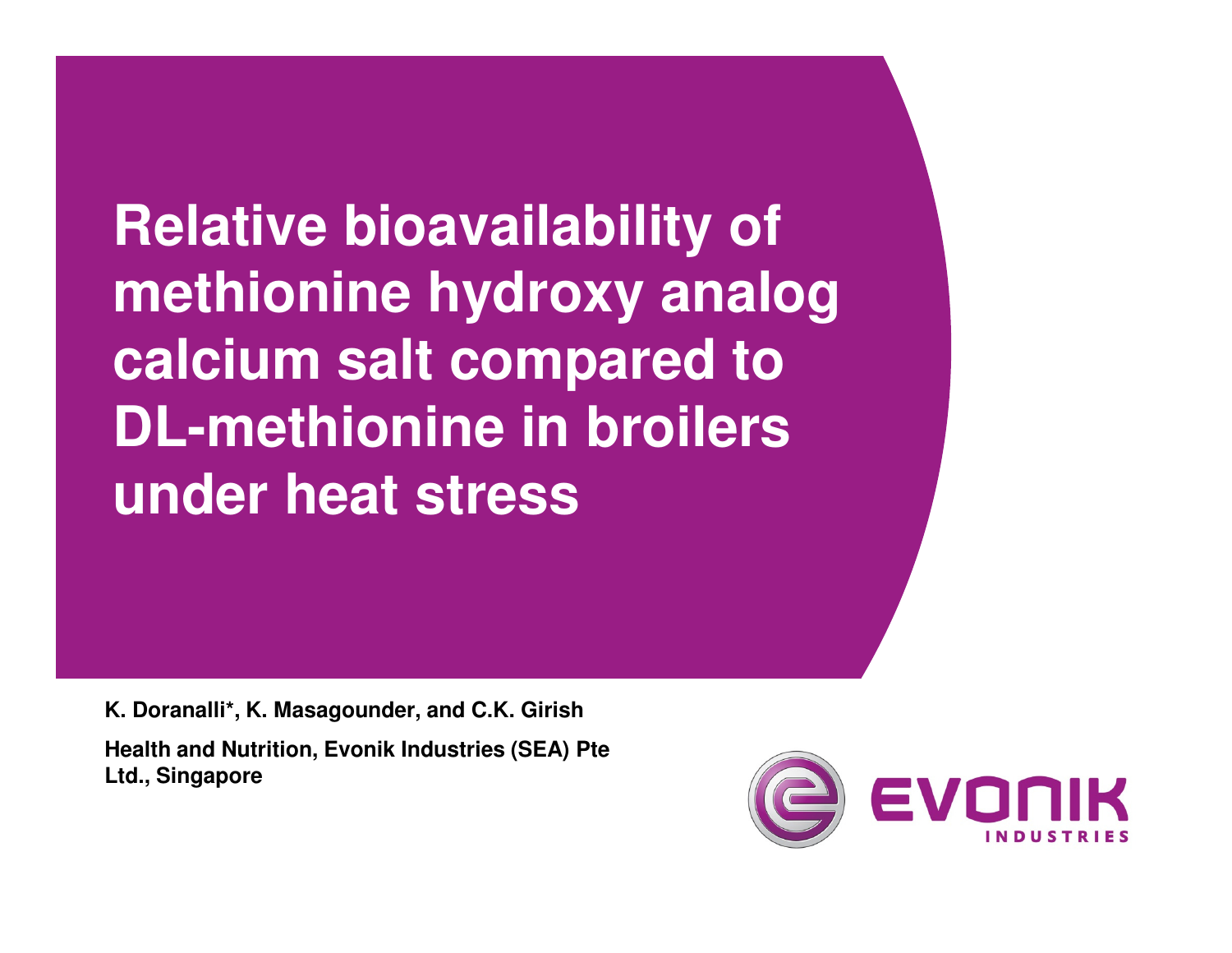# **Outline**



**Introduction**

- **Objective**
- **Materials and Methods**
- **Results and Discussion**
- **☆ Conclusions**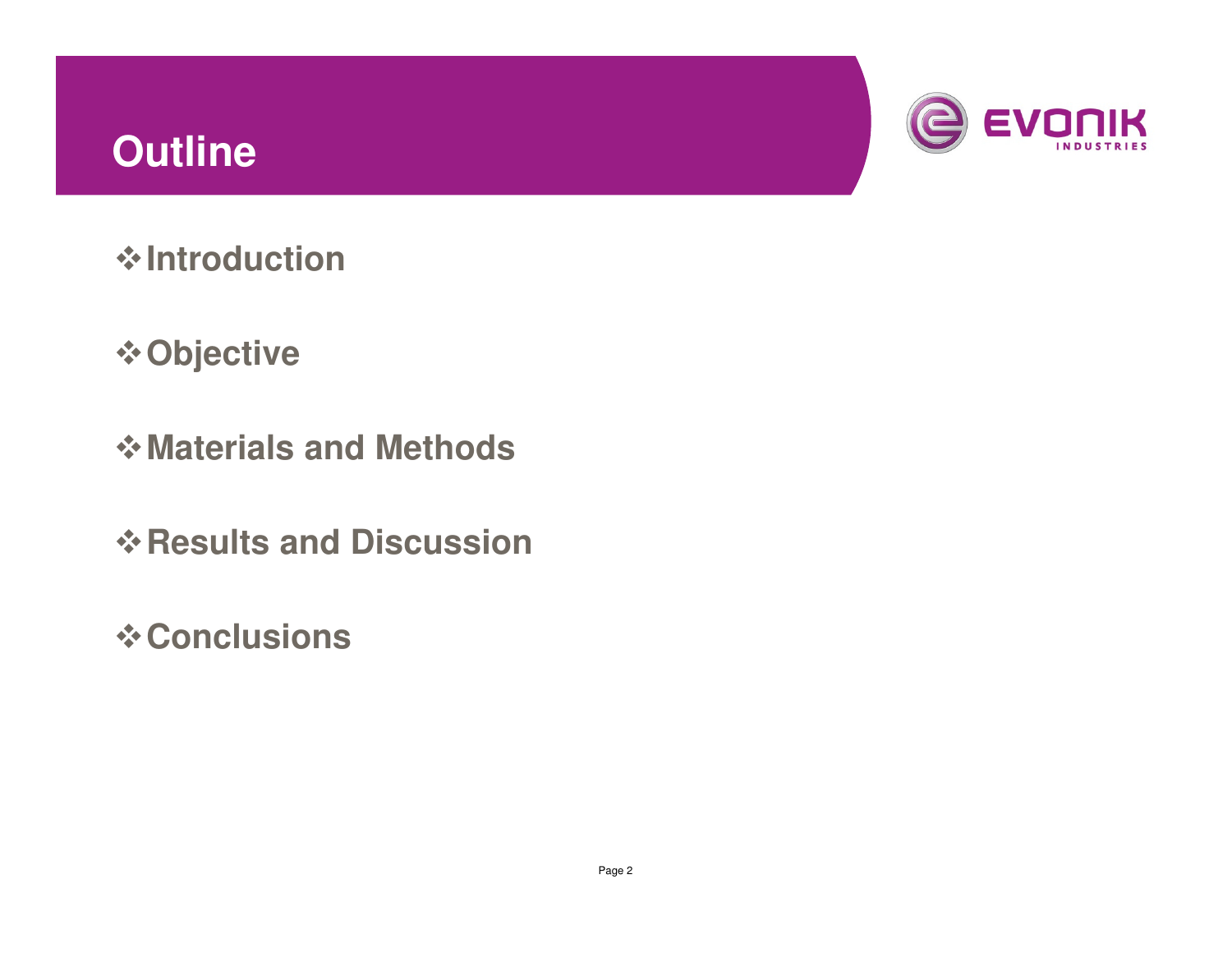### **Introduction**



- Methionine is an essential and first limiting amino acid in poultry
- In order to meet the bird's Met need, nutritionists commonly supplement<br>mothioning in broiler digts in erder to balance the digtary amine acids methionine in broiler diets in order to balance the dietary amino acids.
- Methionine products commercially available include DL-methionine,<br>liquid methionine bydroxy analogue (MHA EA), & methionine bydroxy liquid methionine-hydroxy analogue (MHA-FA), & methionine hydroxy analogue calcium salt (MHA-Ca).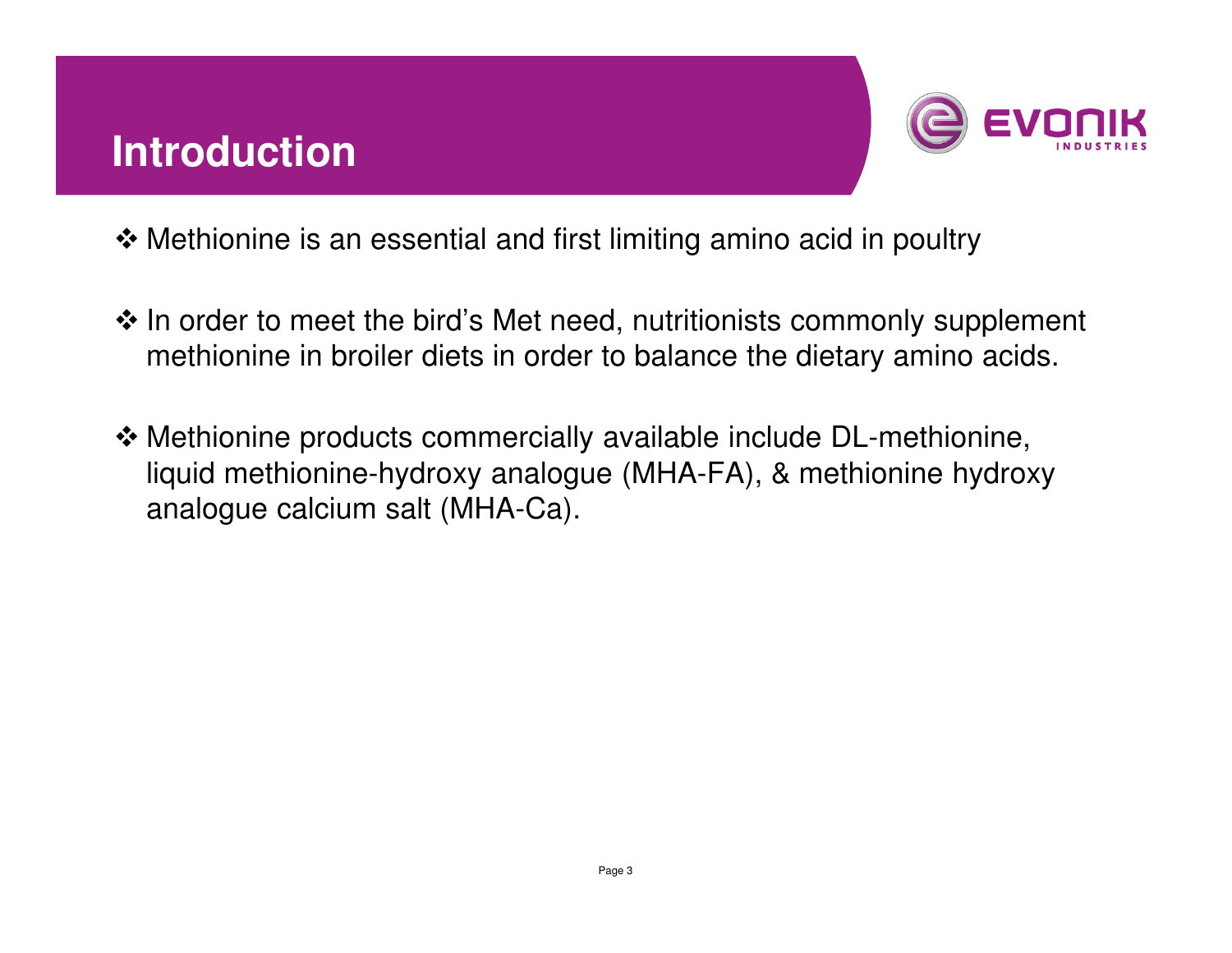# **Properties of the different methionine sources**





- \* Chemically, MHA is not an amino acid but it can be converted to Met in animals.
- However, studies in poultry have indicated that inferior digestion and<br>transformation of MHA EA to L Mot reduces their Mot value (Koban transformation of MHA-FA to L-Met reduces their Met value (Koban and Koberstein, 1984; Lemme, 2001; Drew et al., 2005).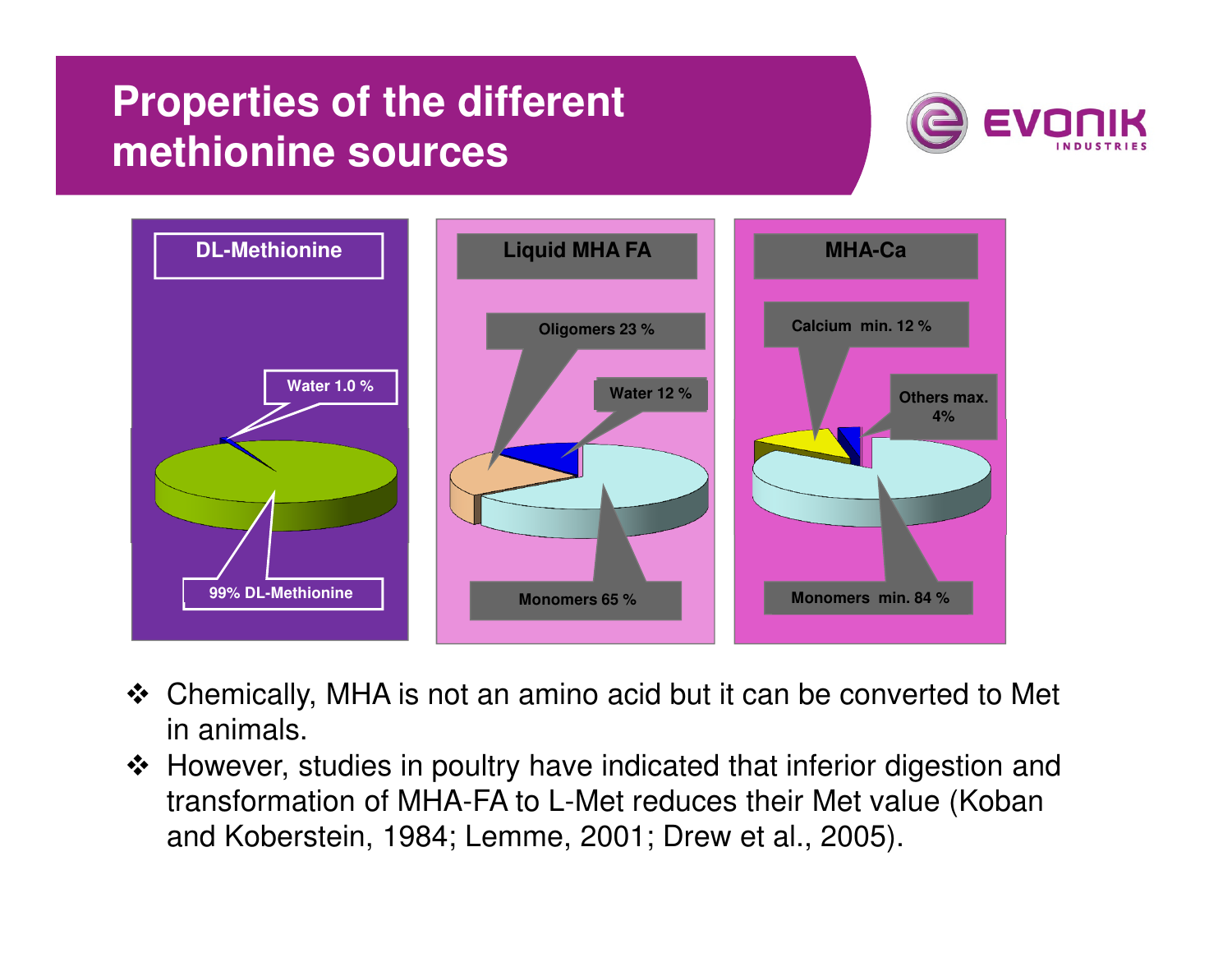# **Physiological evidences why MHA is less effective compared to DLM**



- **MHA is less efficiently incorporated into muscle tissue.**
- **Substantial fraction of MHA is lost via microbial degradation**
- **MHA-di and -oligomers are poorly absorbed**
- **Mechanism of absorption for MHA is less efficient**

### **MHA is not an amino acid and hence, losses during the process of bio-conversion are inevitable**

(Saunderson, 1991; Lingens and Molnar, 1996; Maenz and Engele-Schaan, 1996; Drew and Maenz, 2001; Mitchell, 1996)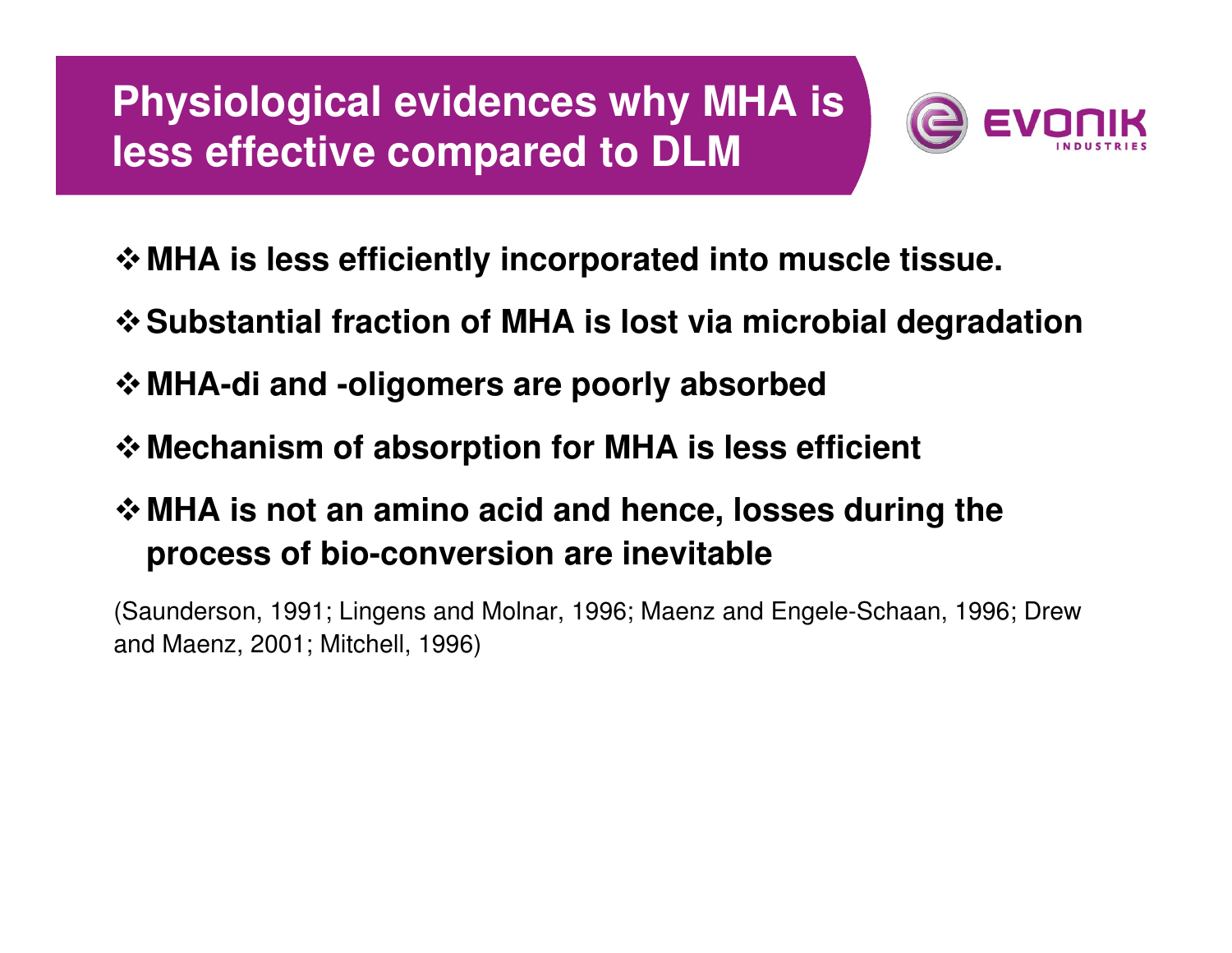**Average relative biological efficacy of MHA-Ca and liquid MHA-FA in broilers and layers on weight-to-weight basis compared to DL-Met**



| <b>Species</b>       | <b>Parameter</b>              |                     | <b>MHA-Ca</b><br>(Lemme, 2004; Elwert et al.,<br>2008; Evonik, 2012a, b) | <b>MHA-FA</b><br>(Lemme et al., 2011) |                                                     |  |
|----------------------|-------------------------------|---------------------|--------------------------------------------------------------------------|---------------------------------------|-----------------------------------------------------|--|
|                      |                               | No. of<br>data sets | <b>Relative</b><br>effectiveness<br>Wt./Wt. basis*                       | No. of<br>data sets                   | <b>Relative</b><br>effectiveness<br>Wt./Wt. basis** |  |
| Broilers +<br>Layers | <b>BWG and</b><br>Egg<br>mass | 77                  | 63.8                                                                     | 60                                    | 65.1                                                |  |
| <b>Broilers</b>      | <b>FCR</b>                    | 74                  | 63.2                                                                     | 43                                    | 61.5                                                |  |

\* based on assumed purity of 85% for MHA-Ca

\*\* based on assumed purity of 88% for MHA-FA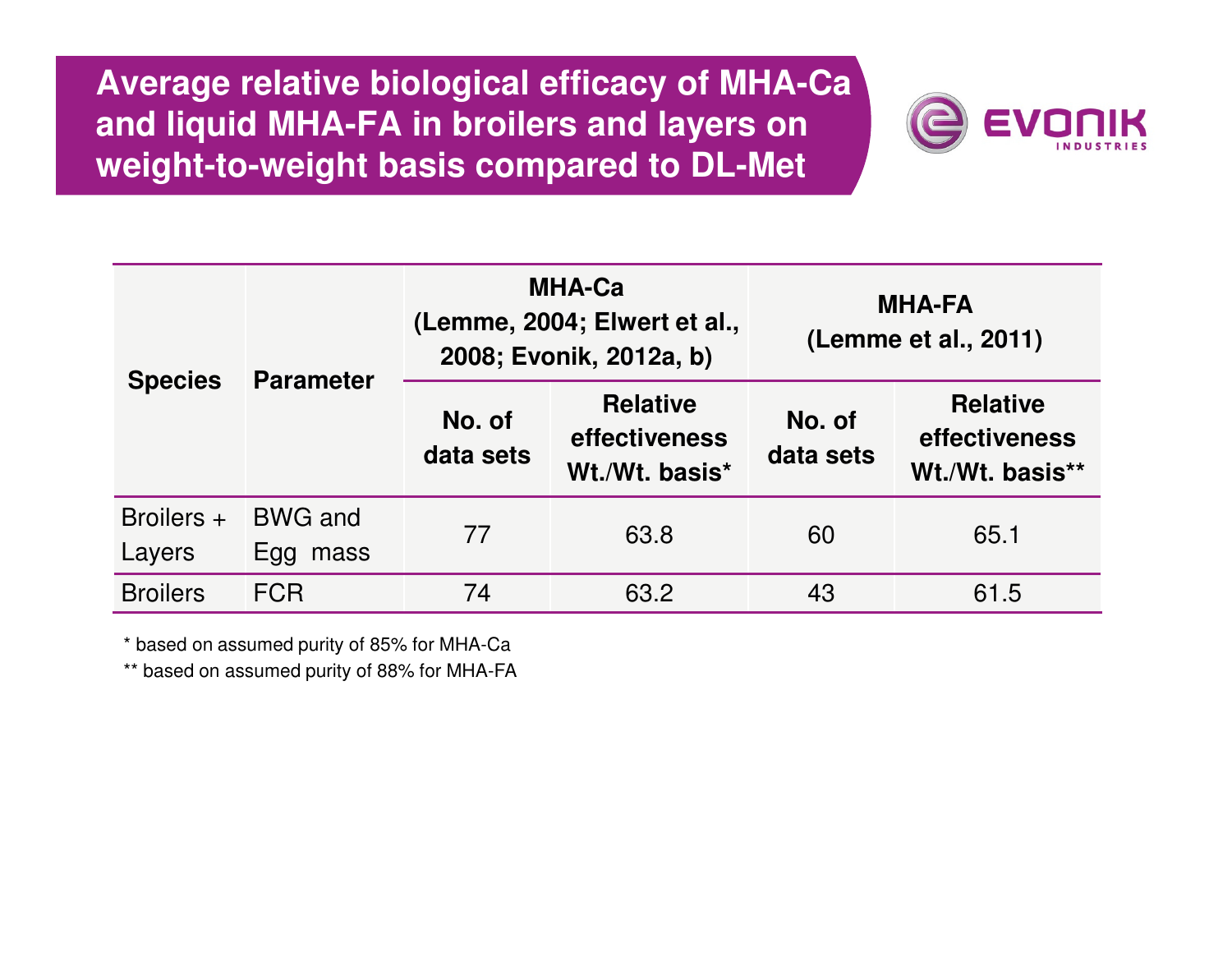## **Rationale for the experiment**



- Overall, the relative biological effectiveness of MHA-FA/MHA-Ca compared with DL-Met has been considered to be about 65% on a product-to-product basis.
- However, it is sometimes debated that methionine value of MHA-FA or MHA-Ca are higher than 65% during summer conditions.
- Evaluation of bioefficacy or nutritional value under heat stress condition comparing MHA-Ca with DL-Met are limited.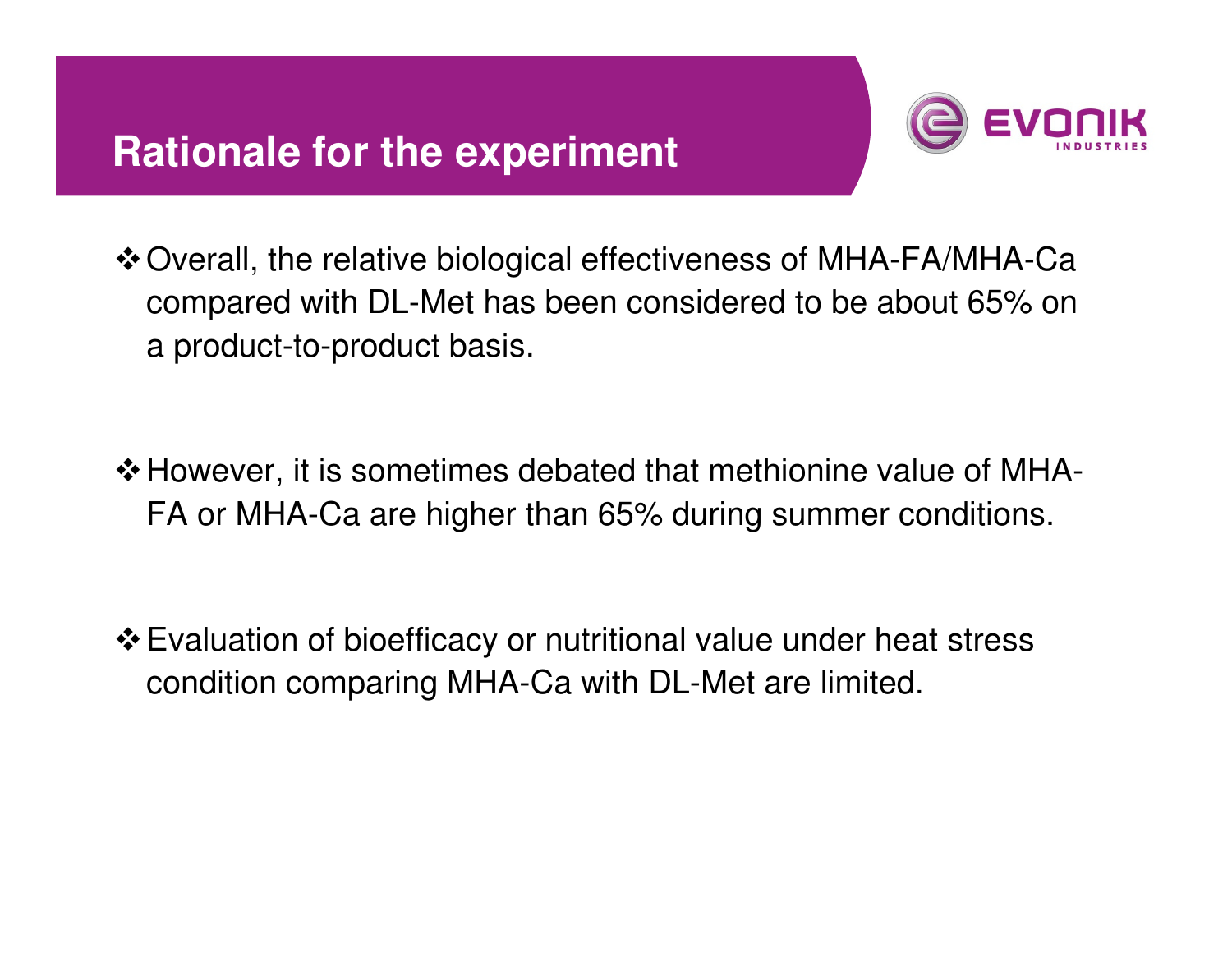# **Outline**



**Introduction**

**Objective**

**Materials and Methods**

**Results and Discussion**

**☆ Conclusions**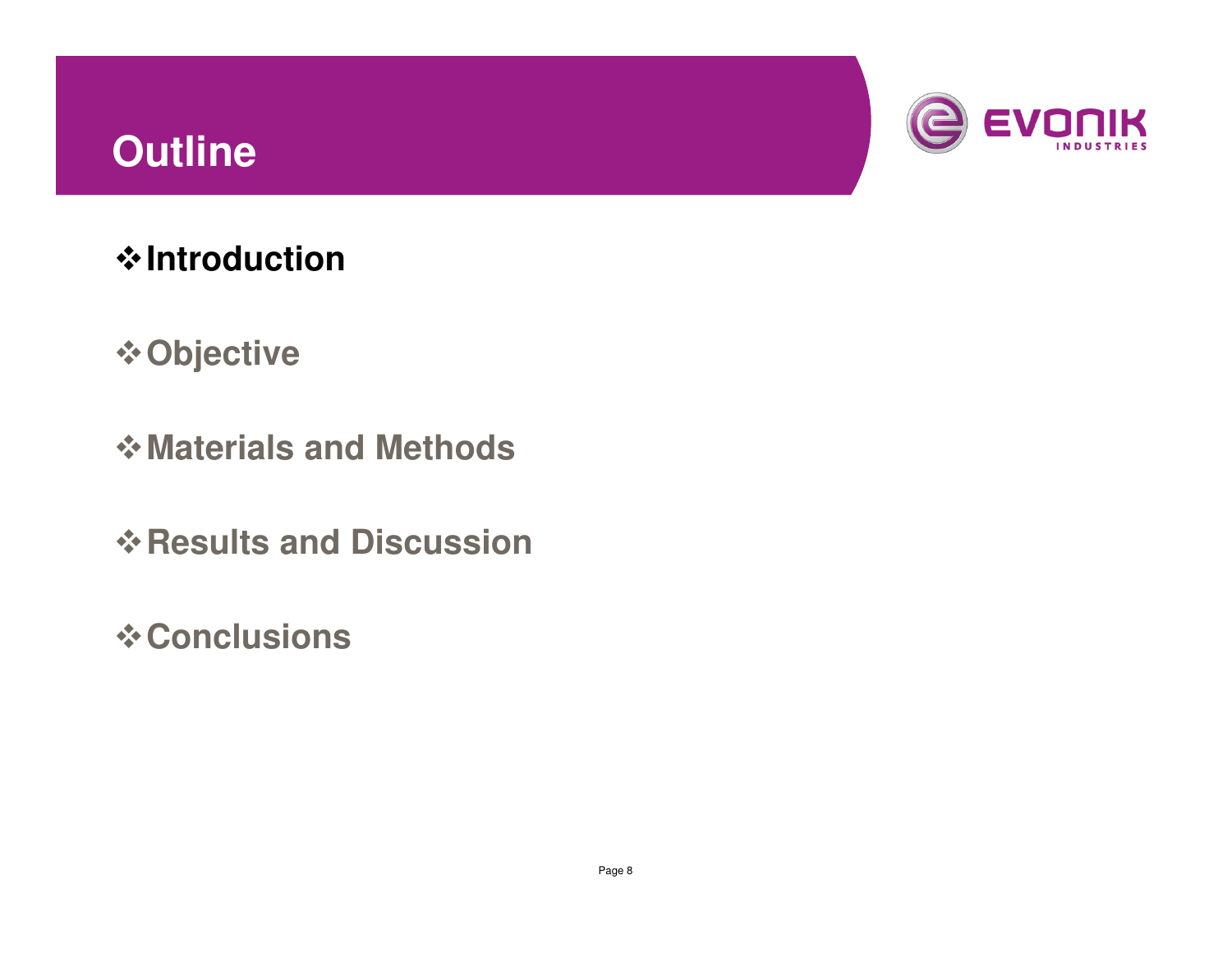# **Objective**



 $\frac{1}{2}$  **Determine the bioavailability of MHA-Ca relative to DL-methionine under heat stress conditions using a simultaneous dose-response trial .**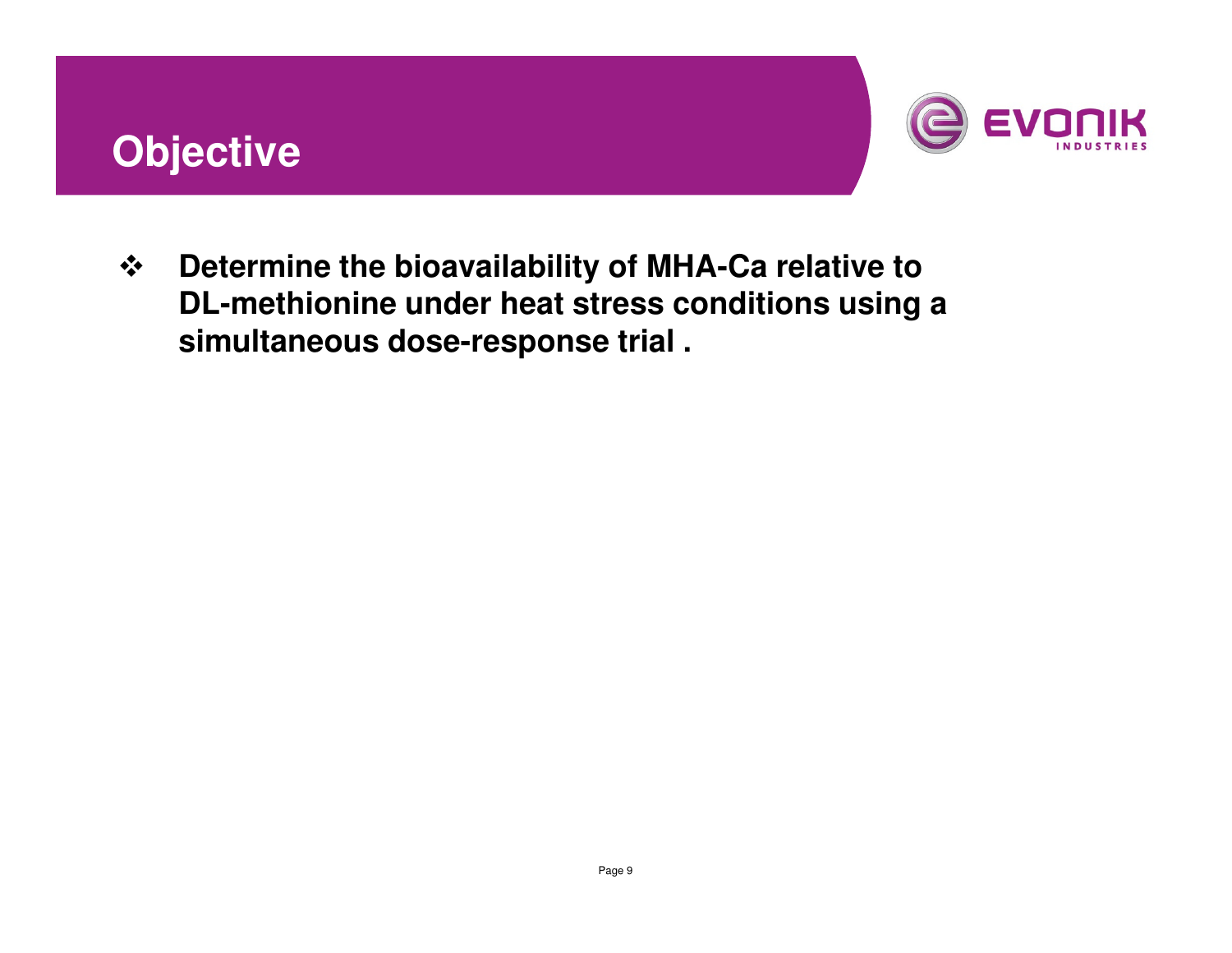# **Outline**



**Introduction**

### **Objective**

- **Materials and Methods**
- **Results and Discussion**
- **☆ Conclusions**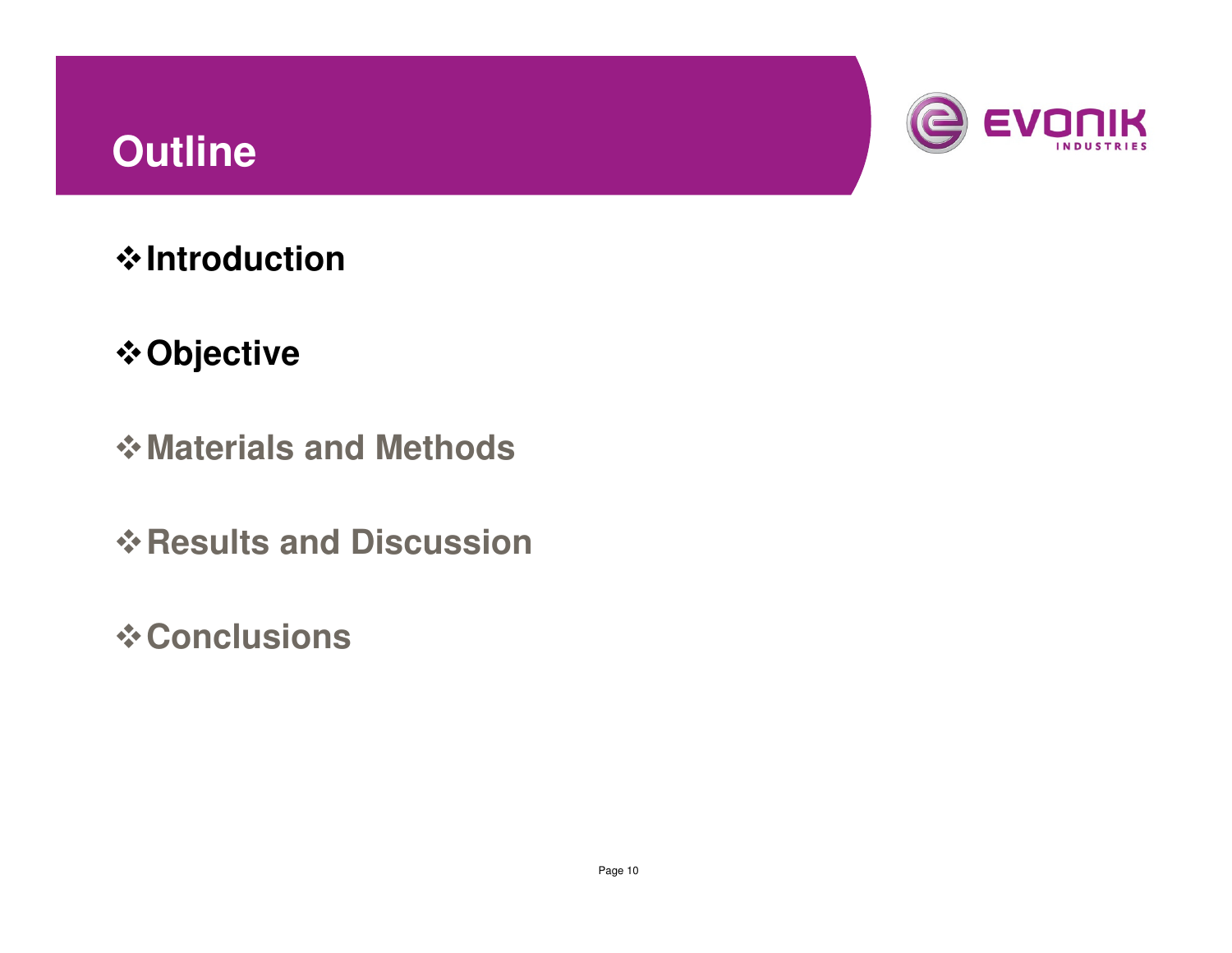### **Experimental Design**



- **Birds :** 450 male Arbor Acres Plus broilers
- - **Housing :** 9 treatments with 10 replicates per treatment & 5 birds per replicate. Rice hull littered pens in an open house (temperature was recorded twice daily)
- **Period :** Starter (day 1 to 14), grower (day 15 to 28), & finisher (day 29 to 42)
- **Diets :** Corn-soybean meal based, mash feed
- **Treatments : 1:** control, deficient in dietary Met+Cys, w/o supplementation of any Met sources

**2-5:** control diet plus 4 graded levels of DL-methionine(0.03 %, 0.06 %, 0.10 % and 0.15 %)

**6-9:** control diet plus 4 graded levels of MHA-Ca(0.03 %, 0.06 %, 0.10 % and 0.15 %)

**Parameters :** Body weight gain, feed intake, feed conversion ratio, carcass yield and breast meat yield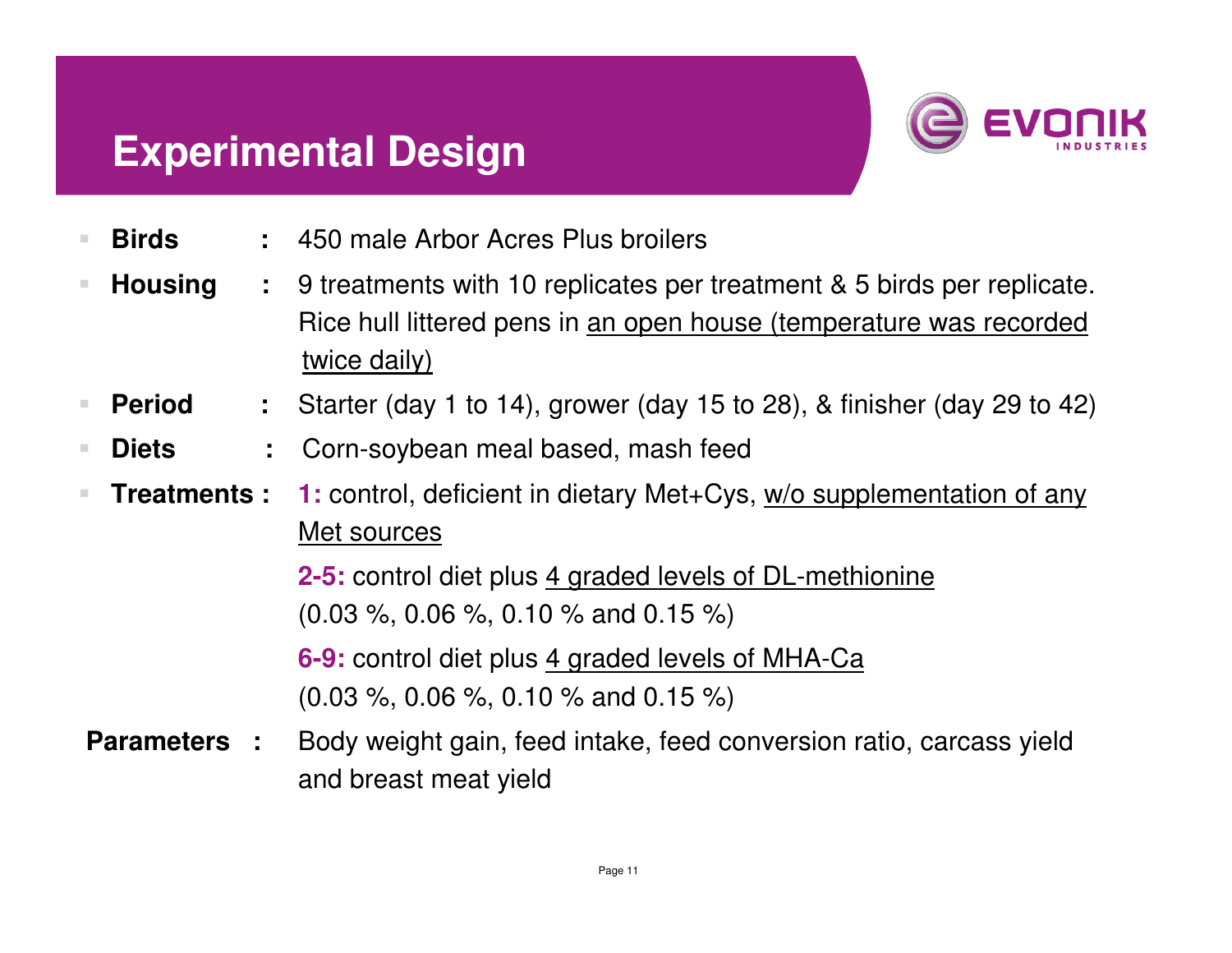# **Basal Diets: Ingredient and nutrient compositions**



| <b>Period</b>  |               |                       |  |  |
|----------------|---------------|-----------------------|--|--|
| <b>Starter</b> | <b>Grower</b> | <b>Finisher</b>       |  |  |
|                |               | 15-28 days 29-42 days |  |  |
| 52.94          | 55.79         | 55.62                 |  |  |
| 34.60<br>28.60 |               | 27.10                 |  |  |
| 4.98           | 8.00          | 9.36                  |  |  |
| 3.53           | 3.73          | 4.40                  |  |  |
| 0.13           | 0.18          | 0.10                  |  |  |
| 0.08           | 0.10          | 0.06                  |  |  |
| 3.69           | 3.55          | 3.31                  |  |  |
| 0.05           | 0.05          | 0.05                  |  |  |
| 100.00         | 100.00        | 100.00                |  |  |
|                |               | 1-14 days             |  |  |

| <b>Nutrient</b>                       | <b>Period</b>  |        |                                                    |  |  |  |
|---------------------------------------|----------------|--------|----------------------------------------------------|--|--|--|
| <b>Composition, %</b><br>(calculated) | <b>Starter</b> | Grower | <b>Finisher</b><br>1-14 days 15-28 days 29-42 days |  |  |  |
| Energy,<br>kcal ME/kg                 | 3050           | 3100   | 3150                                               |  |  |  |
| Crude protein                         | 21.40          | 19.60  | 18.50                                              |  |  |  |
| <b>SID Lysine</b>                     | 1.15           | 1.05   | 0.95                                               |  |  |  |
| <b>SID Methionine</b>                 | 0.30           | 0.28   | 0.27                                               |  |  |  |
| SID Met + Cys                         | 0.60           | 0.55   | 0.53                                               |  |  |  |
| <b>SID Threonine</b>                  | 0.75           | 0.70   | 0.64                                               |  |  |  |
| <b>SID Arginine</b>                   | 1.32           | 1.19   | 1.12                                               |  |  |  |
| <b>SID Isoleucine</b>                 | 0.82           | 0.73   | 0.69                                               |  |  |  |
| <b>SID Valine</b>                     | 0.90           | 0.82   | 0.78                                               |  |  |  |
| Calcium                               | 0.90           | 0.85   | 0.80                                               |  |  |  |
| Available<br>Phosphorous              | 0.45           | 0.42   | 0.40                                               |  |  |  |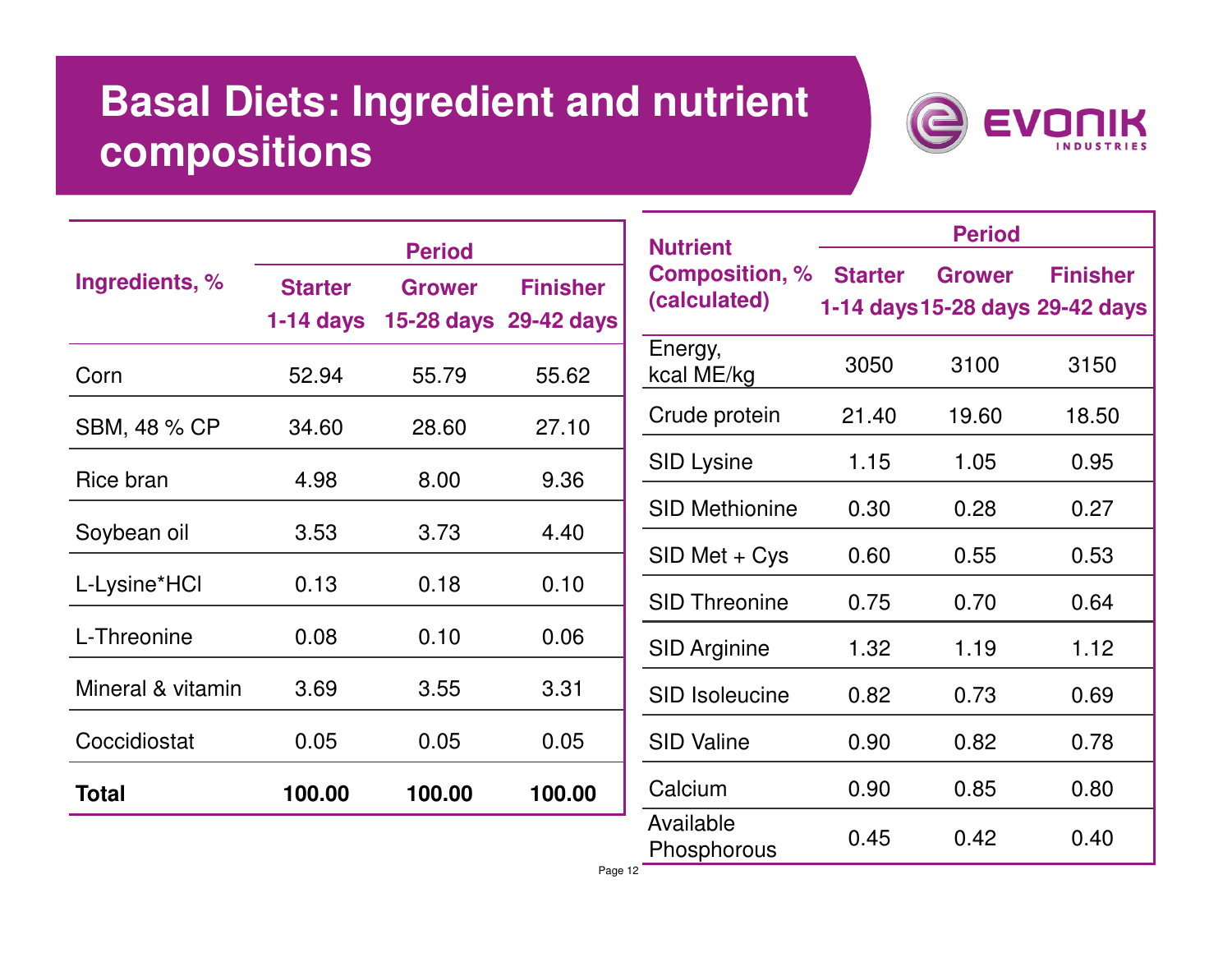# **Outline**



**Introduction**

- **Objective**
- **Materials and Methods**
- **Results and Discussion**
- **☆ Conclusions**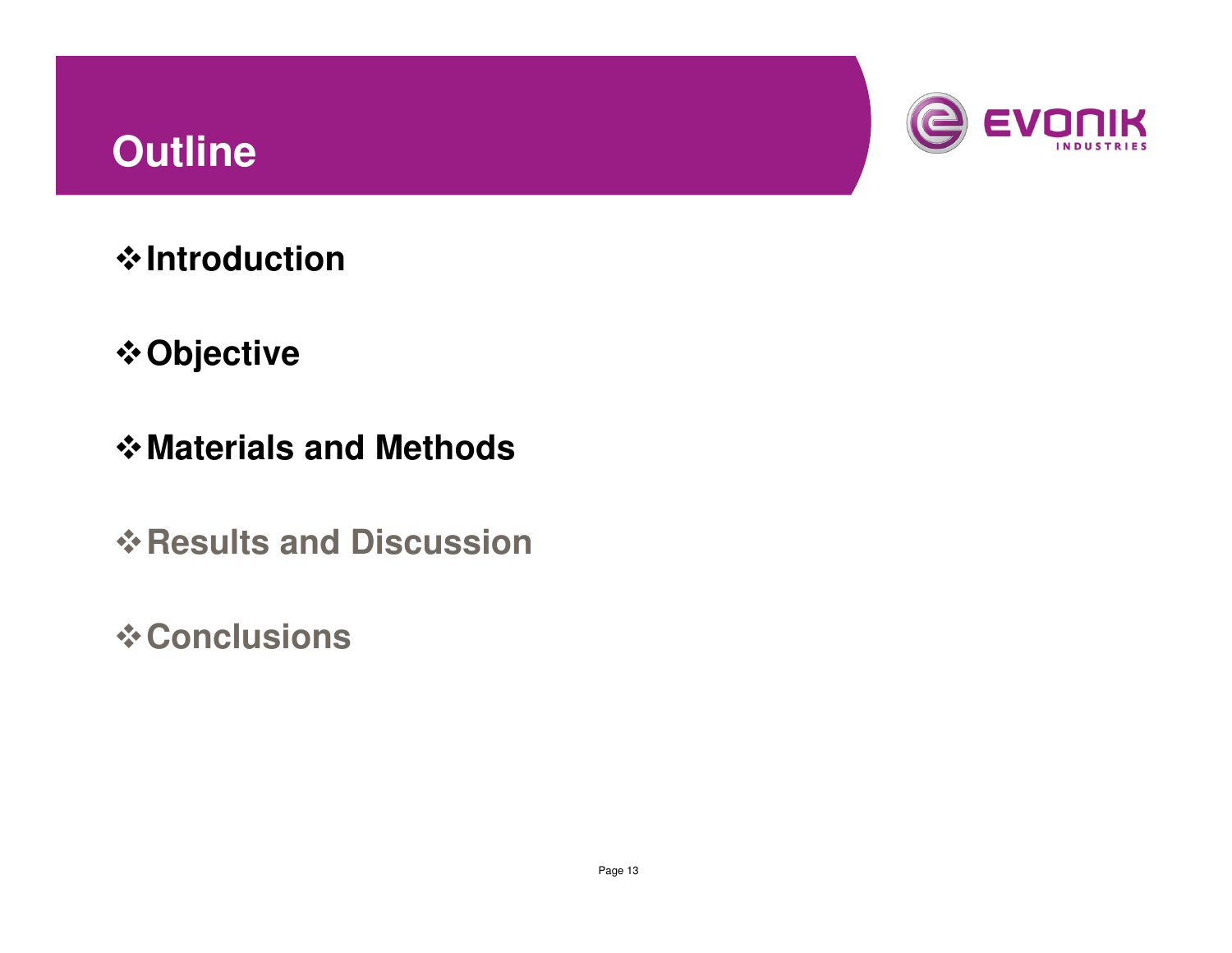#### **Recorded temperatures compared with the recommended optimum for Arbor Acres Plus (2009)**



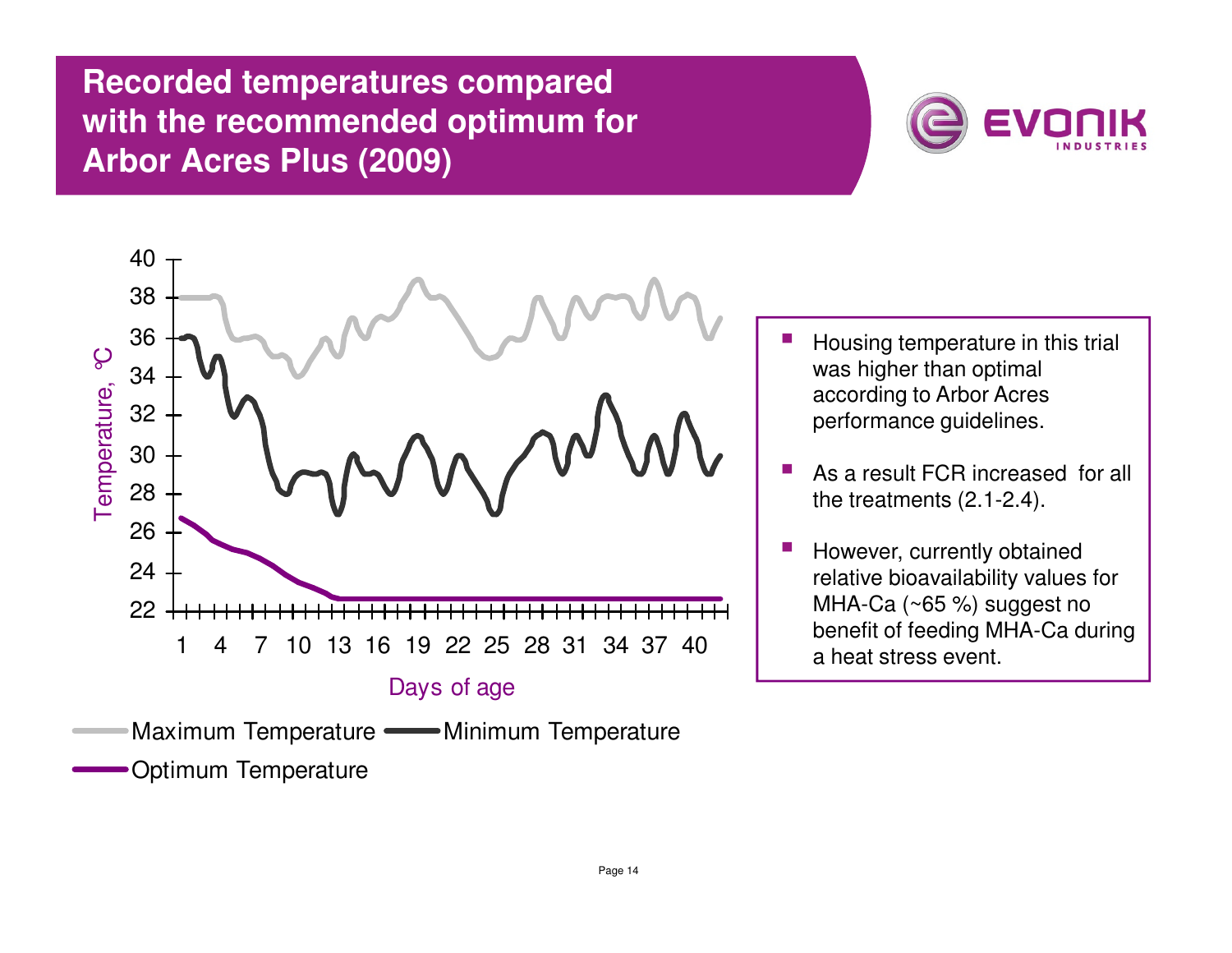### **Effects of DL-Met or MHA-Ca on growth performances of male Arbor Acres Plus broilers (1 to 42 days of age)**



| Trt.           | <b>Supplemental</b><br>methionine<br><b>source</b> | <b>Addition of</b><br>product, % | Weight gain,<br>g  | <b>Feed</b><br>intake, g | <b>FCR</b>          | <b>Carcass</b><br>yield, g | <b>Breast meat</b><br>yield, g |
|----------------|----------------------------------------------------|----------------------------------|--------------------|--------------------------|---------------------|----------------------------|--------------------------------|
|                |                                                    | 0.00                             | 1658 <sup>d</sup>  | 3692                     | 2.39a               | 1220 <sup>c</sup>          | 365c                           |
| 2              | <b>DL-Methionine</b>                               | 0.03                             | 1756bcd            | 4006                     | $2.29$ abc          | 1260bcd                    | 390bcd                         |
| $\mathbf{3}$   | <b>DL-Methionine</b>                               | 0.06                             | 1830abc            | 3946                     | 2.16 <sup>bcd</sup> | 1350 <sup>ab</sup>         | 427 <sup>ab</sup>              |
| $\overline{4}$ | <b>DL-Methionine</b>                               | 0.10                             | 1852abc            | 3952                     | 2.14 <sup>d</sup>   | $1325$ abc                 | 421ab                          |
| 5              | <b>DL-Methionine</b>                               | 0.15                             | 1908 <sup>a</sup>  | 4021                     | 2.11 <sup>d</sup>   | 1383a                      | 444 <sup>a</sup>               |
| 6              | MHA-Ca                                             | 0.03                             | 1731 <sup>cd</sup> | 3964                     | 2.29 <sub>ab</sub>  | 1268abc                    | 387bc                          |
| $\overline{7}$ | MHA-Ca                                             | 0.06                             | 1769bcd            | 3940                     | 2.23bcd             | 1278abc                    | 402abc                         |
| 8              | MHA-Ca                                             | 0.10                             | 1839abc            | 3978                     | 2.17 <sub>bcd</sub> | 1295abc                    | 402abc                         |
| 9              | MHA-Ca                                             | 0.15                             | 1873 <sub>ab</sub> | 4009                     | 2.14 <sup>cd</sup>  | 1353ab                     | 433ab                          |

 $*$  Means with different superscripts within the same column differ significantly ( $P < 0.05$ ).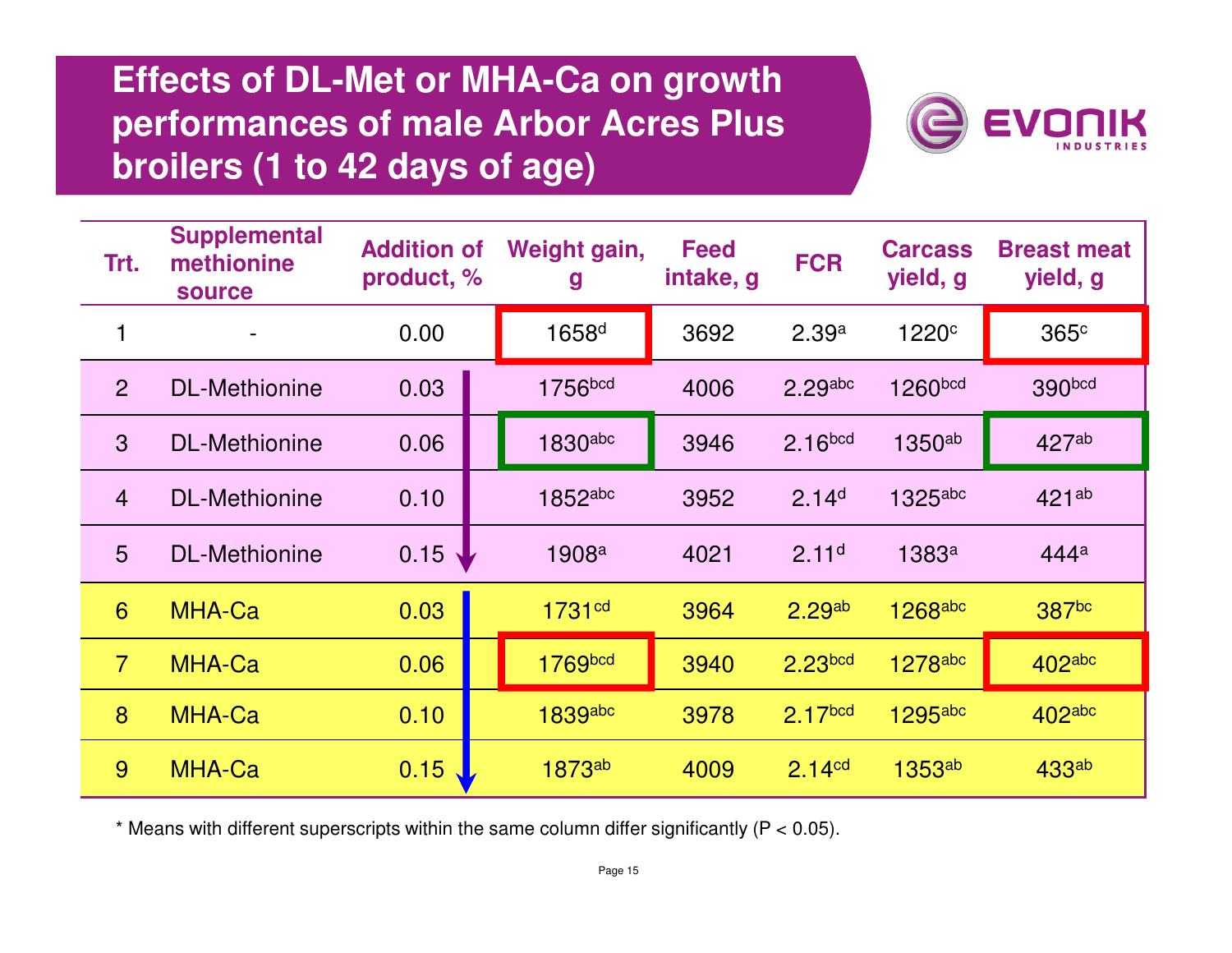**MHA-Ca was 68 % as effective as DL-Met on product basis for weight gain in broilers**



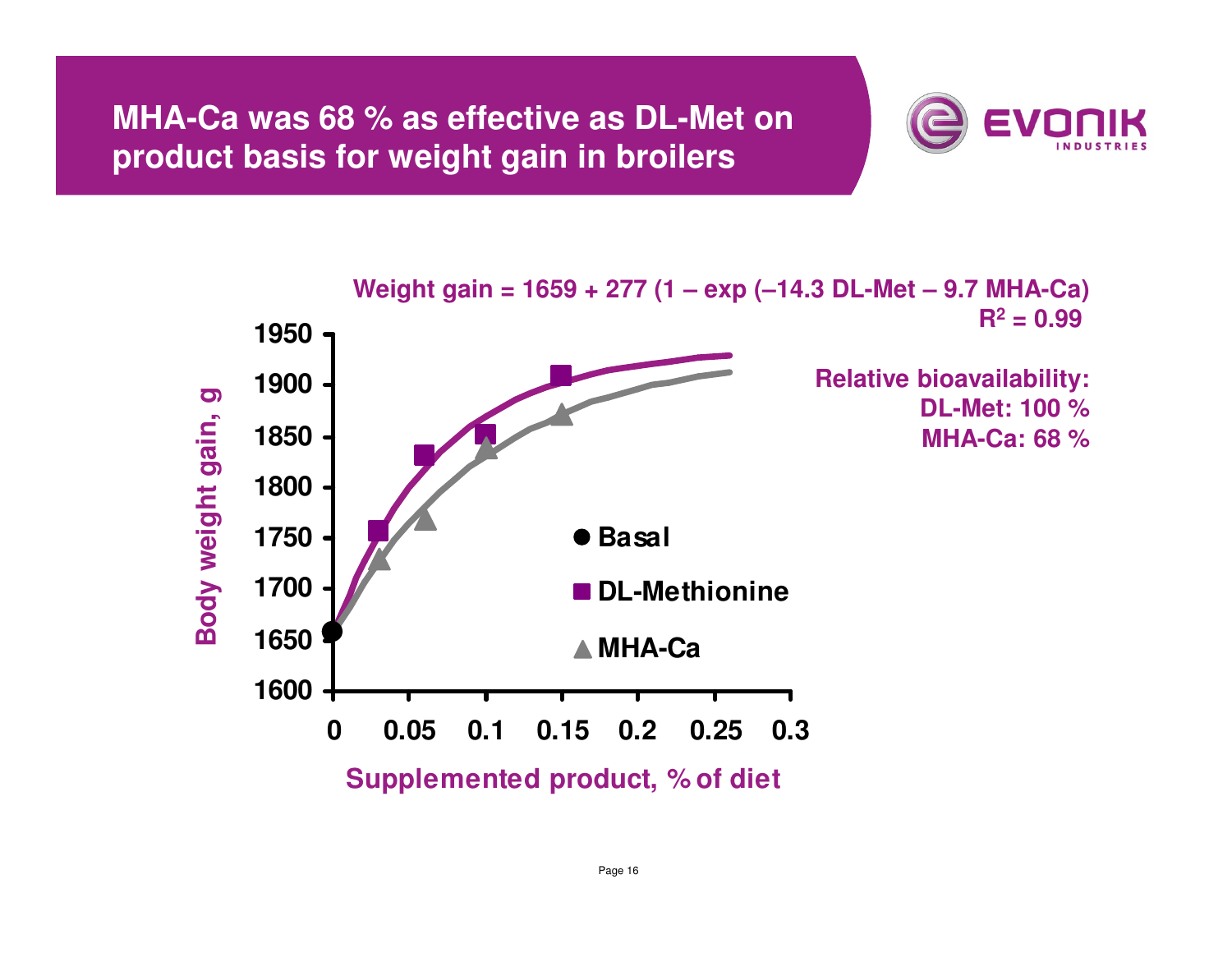#### **MHA-Ca was 67 % as effective as DL-Met on product basis for FCR in broilers**



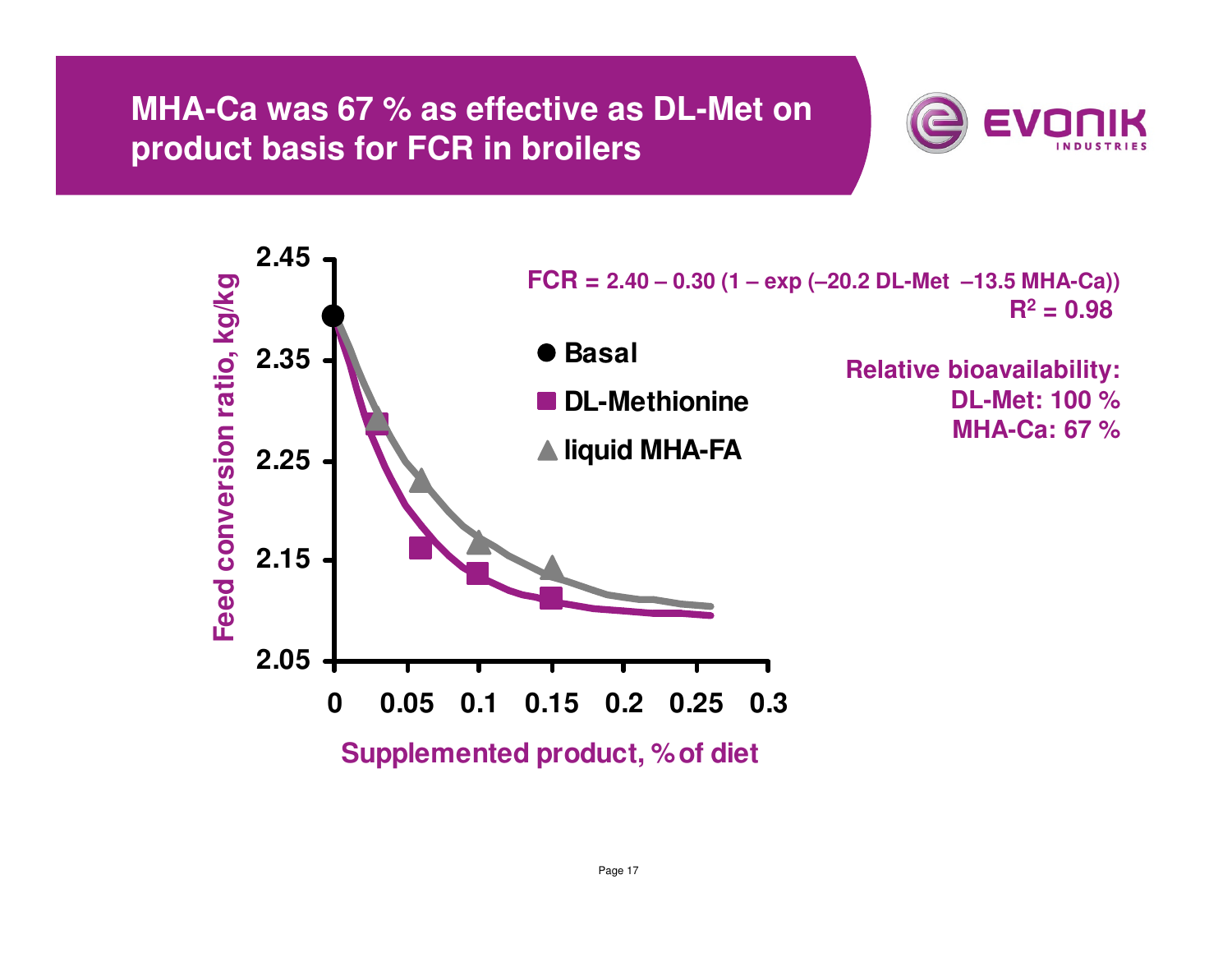#### **MHA-Ca was 56 % as effective as DL-Met on product basis for carcass weight in broilers**



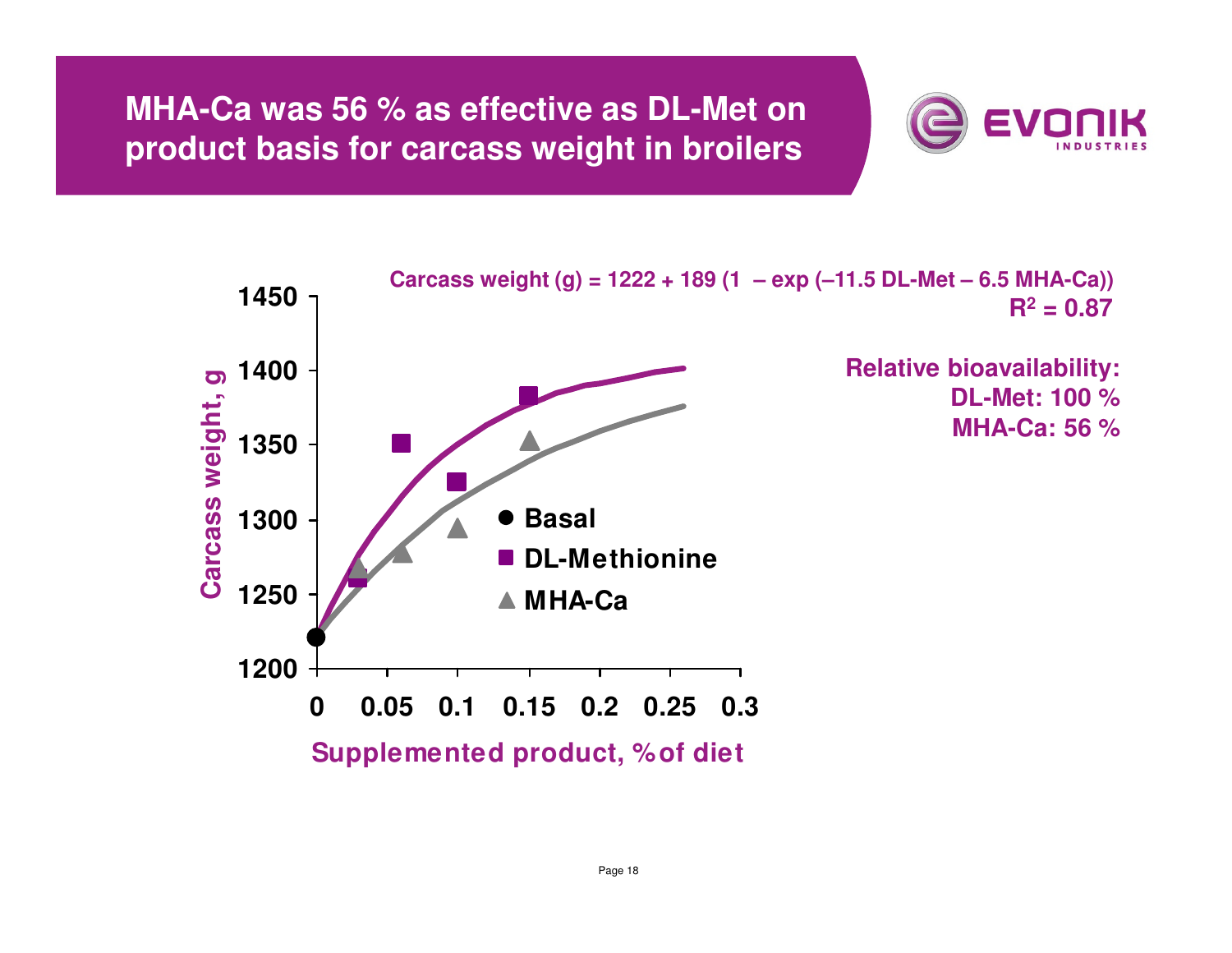#### **MHA-Ca was 57 % as effective as DL-Met on product basis for breast meat in broilers**





**Breast meat (g) = 365 + 86 (1 – exp (–14.4 DL-Met – 8.4 MHA-Ca))**

Page 19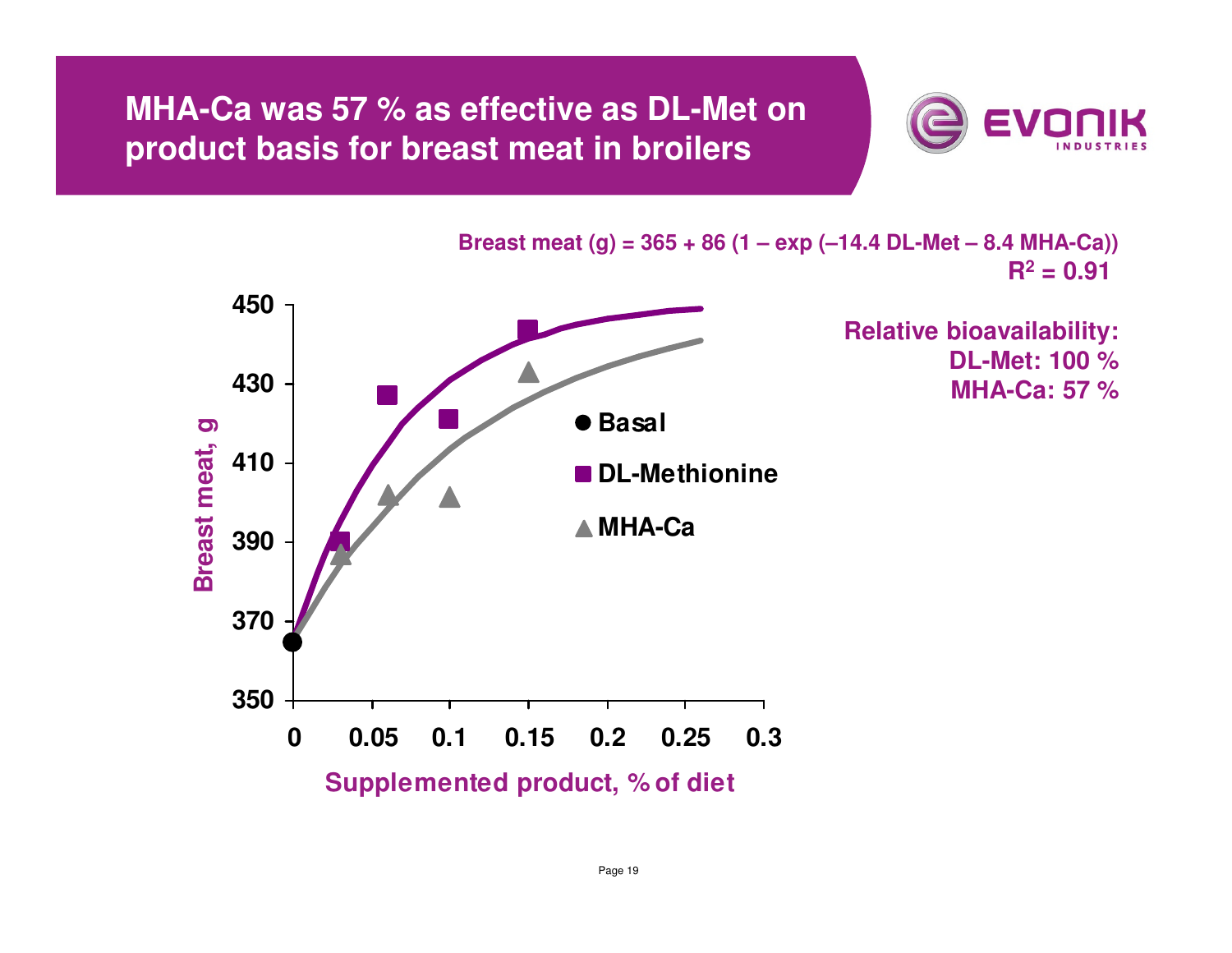## **Summary and conclusions**



- Slope-ratio analysis revealed that bioefficacy of MHA-Ca relative to<br>the DL Met was 68 and 67.% for woight gain and ECP, on a the DL-Met was 68 and 67 % for weight gain and FCR, on a product basis, respectively.
- Similarly, MHA-Ca was 56 and 57 % as efficient as DL-Met for<br>earcase woight and broast moat viold respectively, an woight to carcass weight and breast meat yield, respectively, on weight to weight basis.
- These estimates are significantly lower than the active portion of<br>84% in MHA Ca 84% in MHA-Ca.
- **Overall, bioefficacy values for MHA-Ca relative to DL-Met obtained from this trial did not differ from those (~65%) obtained in the previous studies, suggesting that there is no additional benefit of feeding MHA during heat stress event.**